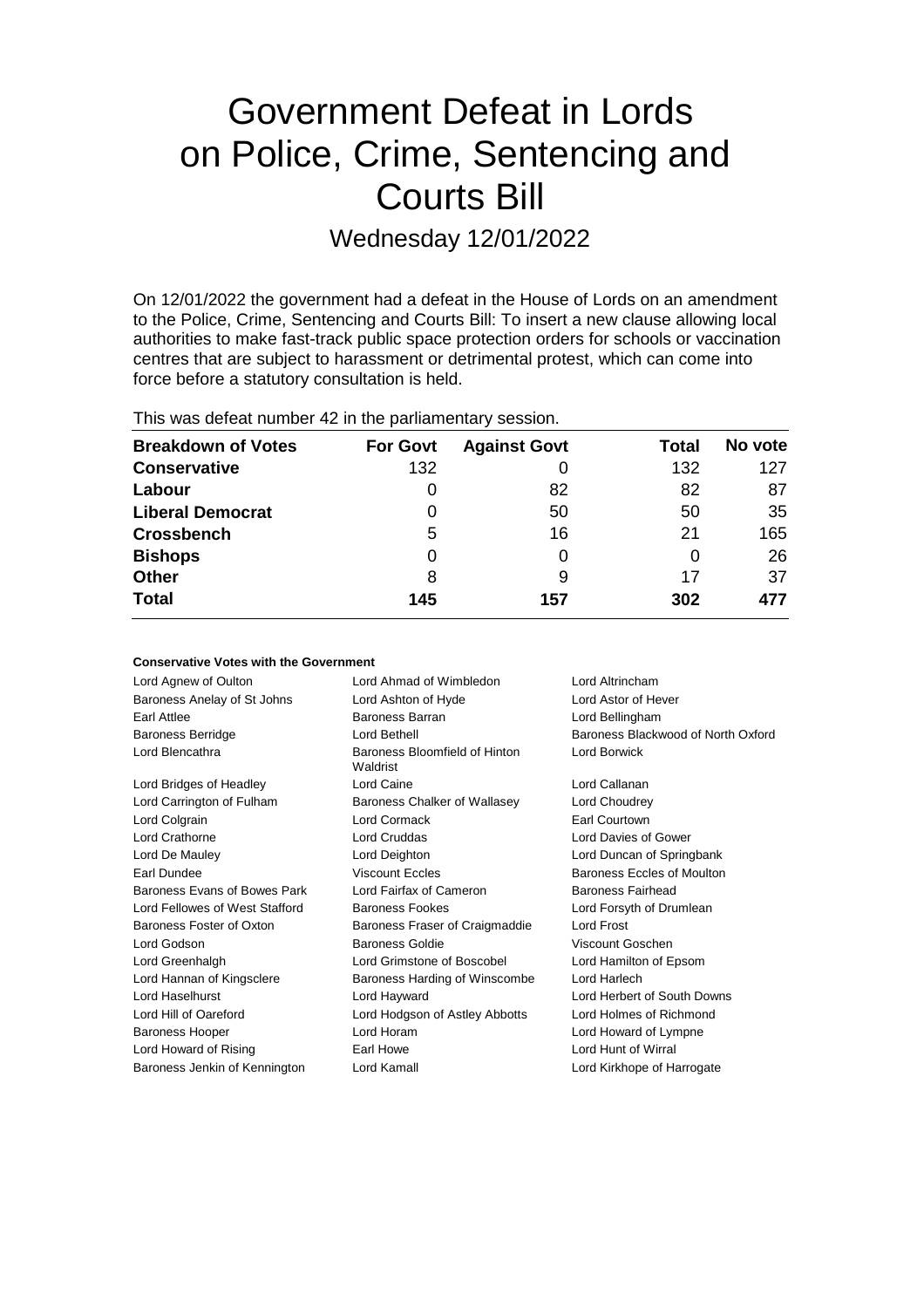Baroness Wyld Lord Young of Cookham Viscount Younger of Leckie

Lord Lamont of Lerwick Lord Lancaster of Kimbolton Earl Leicester Lord Leigh of Hurley Lord Lexden Lord Lingfield Earl Liverpool Lord Mancroft Baroness Manzoor Lord McInnes of Kilwinning Baroness McIntosh of Pickering Lord McLoughlin Baroness Meyer **Baroness Mobarik Baroness Morgan of Cotes** Lord Moylan **Lord Nash Baroness Neville-Jones** Lord Nash Baroness Neville-Jones Baroness Noakes Lord Offord of Garvel Lord Parkinson of Whitley Bay Lord Pickles **Baroness Pidding** Lord Polak Lord Popat **Baroness Rawlings** Lord Reay Baroness Redfern **Baroness Redfern** Lord Robathan **Baroness Sanderson of Welton** Lord Sandhurst **Lord Sarfraz Lord Sarfraz** Baroness Sater Baroness Scott of Bybrook Baroness Seccombe Lord Sharpe of Epsom Lord Sheikh Lord Sherbourne of Didsbury Lord Shinkwin Earl Shrewsbury **Lord Smith of Hindhead** Baroness Stedman-Scott Lord Sterling of Plaistow Lord Stewart of Dirleton Baroness Stowell of Beeston Baroness Stroud **Baroness Sugg Communist Communist Stroud** Baroness Sugg **Lord Taylor of Holbeach** Lord Trefgarne **Viscount Trenchard** Lord True Lord Tugendhat **Lord Udny-Lister** Baroness Vere of Norbiton Baroness Verma Lord Wei Lord Wharton of Yarm Lord Willetts **Baroness Williams of Trafford** Lord Wolfson of Tredegar

Baroness Neville-Rolfe **Baroness Newlove** Baroness Newlove **Baroness Nicholson of Winterbourne** 

**Conservative Votes against the Government**

## **Labour Votes with the Government**

# **Labour Votes against the Government**

Lord Bach Lord Bassam of Brighton Lord Berkeley Baroness Blake of Leeds **Lord Boateng** Lord Bradley Lord Browne of Ladyton Lord Campbell-Savours Lord Carter of Coles Lord Cashman Baroness Chakrabarti Viscount Chandos Baroness Chapman of Darlington Lord Clark of Windermere Lord Coaker Lord Collins of Highbury **Baroness Corston** Baroness Crawley Lord Davies of Brixton **Baroness Donaghy** Baroness Davies Baroness Drake Lord Elder Lord Falconer of Thoroton Lord Foulkes of Cumnock Baroness Golding Lord Grantchester Lord Griffiths of Burry Port Lord Hacking Lord Hain Viscount Hanworth Lord Harris of Haringey **Baroness Hayman of Ullock** Baroness Hayter of Kentish Town Baroness Healy of Primrose Hill Lord Hendy Lord Hollick Lord Howarth of Newport Baroness Jones of Whitchurch Lord Kennedy of Southwark Baroness Kennedy of The Shaws Lord Khan of Burnley Lord Knight of Weymouth Baroness Lawrence of Clarendon Lord Layard Lord Lord Lord Liddle Baroness Mallalieu Baroness McIntosh of Hudnall Lord McNicol of West Kilbride Baroness Merron Baroness Morgan of Huyton Baroness Morris of Yardley Baroness Nye **Baroness Osamor** Baroness Pitkeathley Lord Ponsonby of Shulbrede Baroness Rebuck Baroness Ritchie of Downpatrick Lord Robertson of Port Ellen Lord Rooker Lord Rosser Baroness Royall of Blaisdon Baroness Sherlock **Baroness Sherlock** Lord Sikka Baroness Smith of Basildon **Lord Snape Lord Snape** Viscount Stansgate Baroness Thornton **Example 2** Lord Triesman **Lord Triesman** Lord Tunnicliffe Baroness Warwick of Undercliffe Lord Watson of Invergowrie Lord Watts Baroness Wheeler **Baroness Whitaker** Lord Whitty Baroness Wilcox of Newport Lord Wood of Anfield Lord Woodley Baroness Young of Old Scone

Lord Anderson of Swansea Baroness Andrews